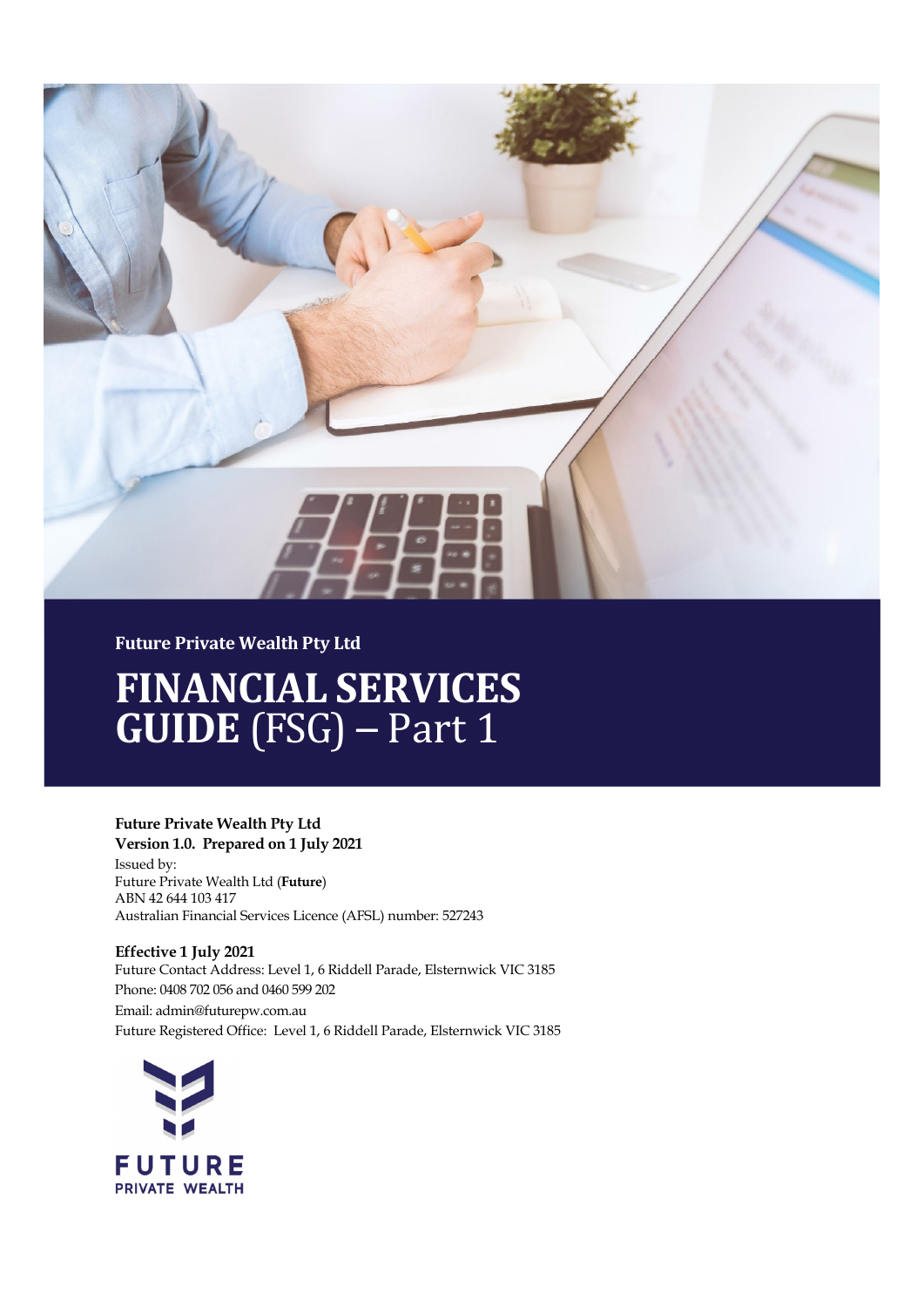# **What is a Financial Services Guide?**

This Financial Services Guide ('FSG') helps you understand and decide if you wish to use the financial services we are able to offer you. This document should be read in conjunction with the FSG Part 2 (Adviser Profile) that has been provided to you.

Future and its employees (including any employees of a related body corporate) are collectively referred to as "us, we, our" throughout this FSG.

This FSG sets out the services we provide. It tells you:

- who we are and how we can be contacted;
- what services and products we are authorised to provide to you;
- how we (and any other relevant parties) are paid; and
- how we deal with complaints.

### **Who will be providing the financial services to you?**

#### *The Licensee*

Future is the authorising licensee for the financial services provided to you, and is responsible for those services and is the providing entity. Future authorises, and is also responsible for, the content and distribution of this FSG.

Future's contact details are shown on the cover page of this document.

You may be provided with services by Future through its employees, or directors (or the employees of a related body corporate). Future acts on your behalf when we provide financial services to you.

Nicholas Little and Joel Lewis are directors of Future.

#### **Not independent**

Future Private Wealth and its Authorised Representatives receive commissions from life risk insurance products held by our clients. As such, we are neither independent, impartial, or unbiased as defined in Section 923A of the Corporations Act.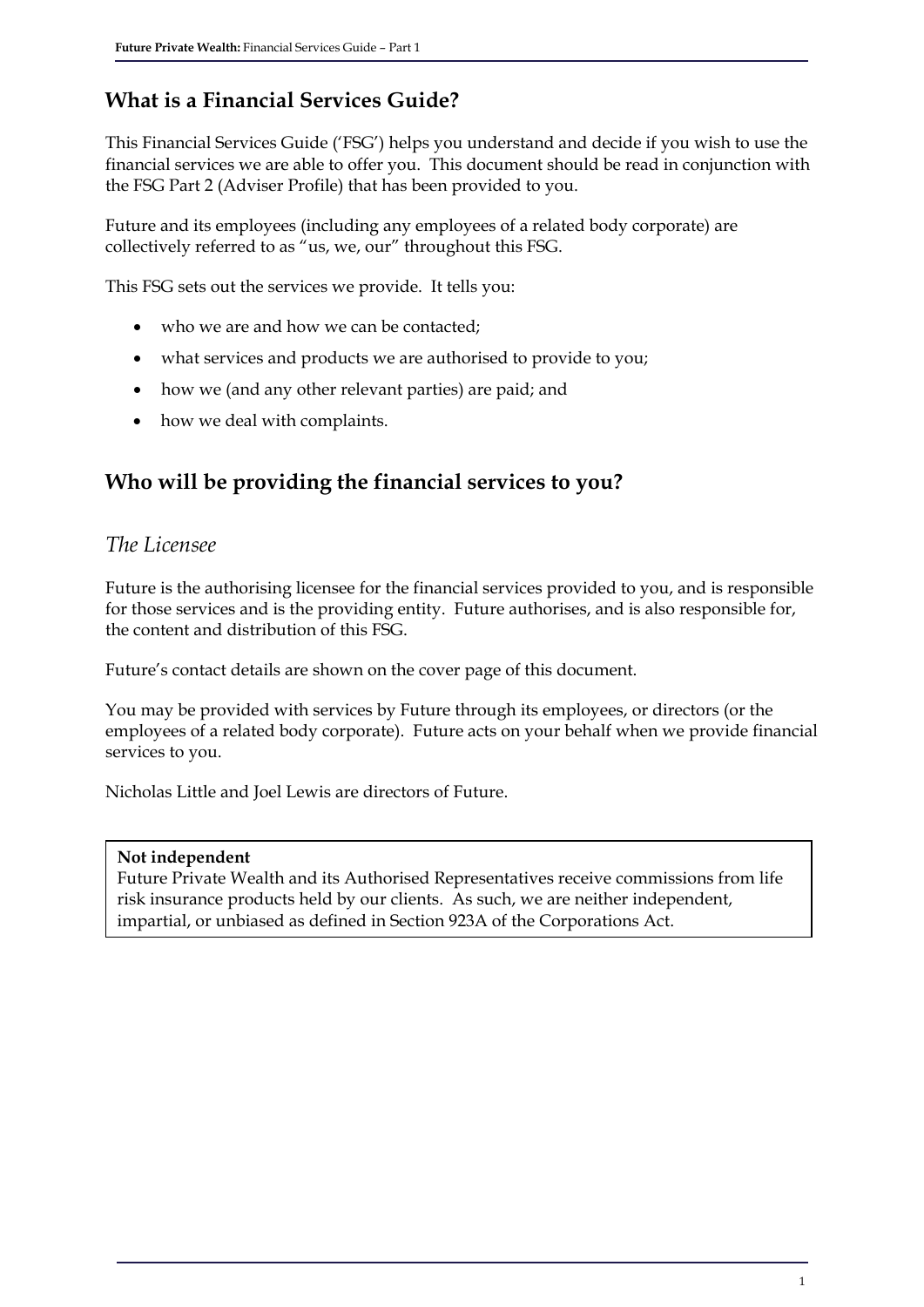### **What services and products are we authorised to provide to you?**

We are authorised to provide financial product advice and deal in the following financial products:

*The below table summarises the areas in which our Advisers are authorised to provide financial product advice to you.*

| Authorisation                                                                   |  |
|---------------------------------------------------------------------------------|--|
| Deposit and payment products                                                    |  |
| Debentures, stocks or bonds issued or proposed to be<br>issued by a government  |  |
| Life Investment or life risk products                                           |  |
| Interests in managed schemes, including investor<br>directed portfolio services |  |
| Retirement savings accounts                                                     |  |
| <b>Securities</b>                                                               |  |
| Superannuation                                                                  |  |

Future is registered with the Tax Practitioners' Board as a Tax (Financial) Adviser. This means that all Advisers of Future can provide tax advice in regard to the strategies and financial products that they recommend to you.

| <b>Services Offered</b>                                                           |   |
|-----------------------------------------------------------------------------------|---|
| <b>Investment Strategies including gearing and savings</b><br>plans               |   |
| Budget and cash flow planning                                                     | ັ |
| Debt Management                                                                   |   |
| Superannuation advice, including salary sacrifice and<br>consolidation strategies |   |
| Self-Managed Super Fund                                                           | ✔ |
| Personal insurance strategies                                                     |   |
| Centrelink / DVA advice                                                           |   |
| Retirement planning advice                                                        |   |
| Estate planning advice                                                            |   |
| <b>Aged Care advice</b>                                                           |   |
| Advice on ownership and structures eg Discretionary<br>and family trusts          |   |
| <b>Portfolio Review Services</b>                                                  |   |
| Ongoing advisory services                                                         |   |

*The table below summarises the services our Advisers can provide to you:* 

We are authorised to provide these services and products to both retail and wholesale clients.

In providing our services, other financial matters may arise, however, we are not authorised to assist with any financial and product services except those detailed above. You should seek specific advice from the appropriate professionals on other matters relevant to you.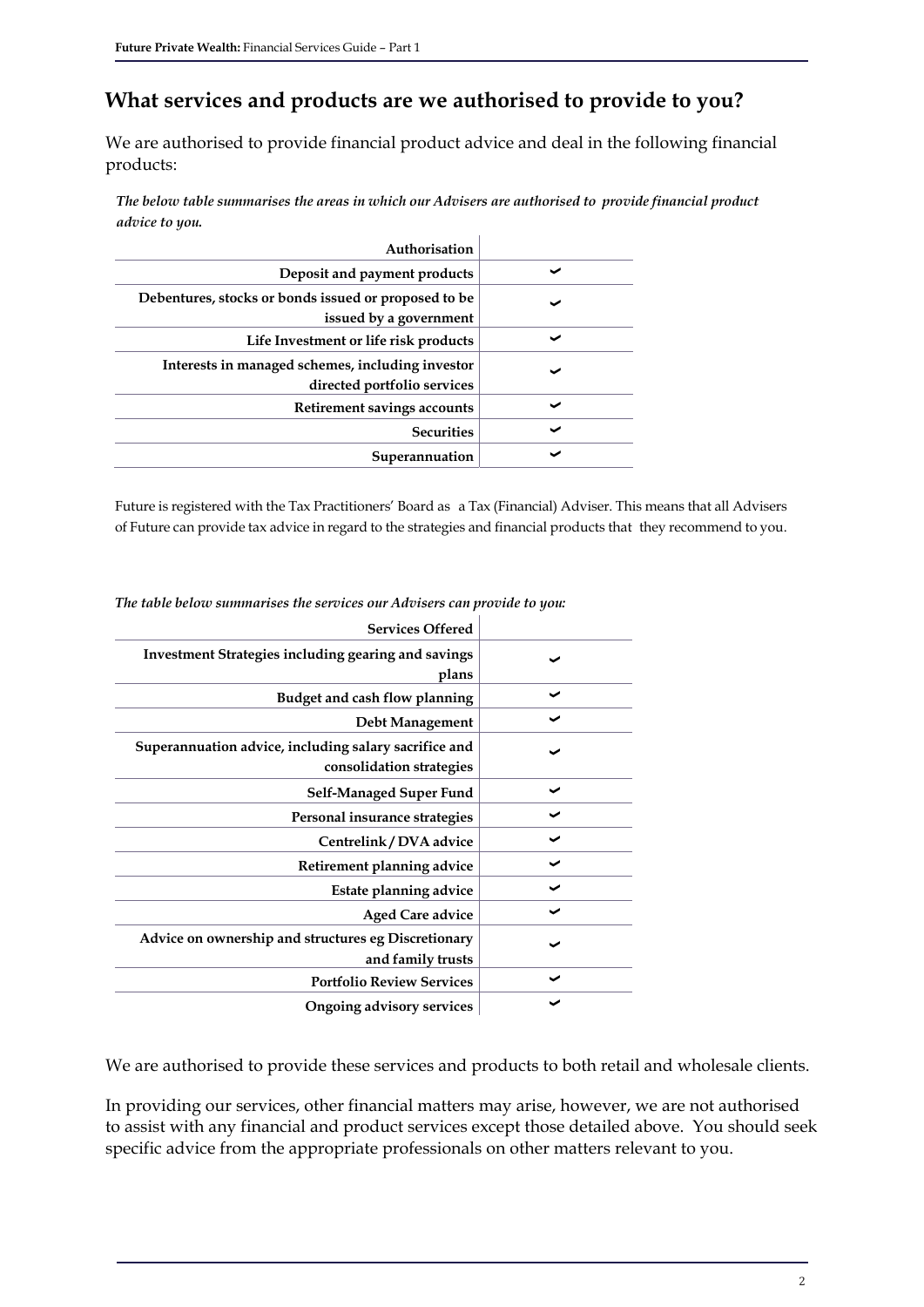#### **What documents may we provide to you with our advice?**

We may provide you with personal advice that takes into account your needs, financial situation and circumstances. Where we provide you with personal advice, we will provide you with a Statement of Advice ('SOA'). The SOA outlines our advice and the basis on which the advice was given. It also outlines relevant information about us, our fees and charges associated with our advice. We are only able to provide personal advice about certain products as stipulated under Future's Australian Financial Services Licence ('AFSL').

If we provide further personal advice after providing our initial advice, we may record this in a Record of Advice, instead of an SOA. You may request a record of the further advice that is provided to you, if you haven't already been provided with it. You can also contact us, using the details at the start of this FSG, within 7 years from when the advice is provided to request this record.

Occasionally we provide general advice. This is where we may express an opinion or recommendation influencing you in making a decision in relation to a financial product, but where we HAVE NOT considered your personal objectives, financial situation or needs. If we provide you with general advice, we will provide you with a warning that the advice may not be appropriate to your needs, financial situation or objectives. Additionally, we will provide you with an applicable Product Disclosure Statement ('PDS') (if one is available) which you should read before making a decision that the product is right for you.

When a financial product is recommended to you, we will provide you with a PDS issued by the financial product provider. The PDS contains information about the product to assist you in making an informed decision about the financial product. It will outline relevant terms, significant risks, and fees and charges associated with the product.

Please retain this FSG for your reference and any future dealings with us. We may also add documents at a later date which will also form part of this FSG, and these should be read together with the FSG. These documents will include the word 'FSG' in the heading.

#### **What information will we need from you?**

For us to provide you with appropriate advice, it is important that we have a thorough understanding of your current situation, objectives and needs. Therefore, it is important that you provide us with complete and accurate information about your circumstances. Otherwise our advice may not be appropriate, and you will need to consider its suitability in light of your broader circumstances. Information about how we collect, store, use and disclose your confidential information can be found in our Privacy Policy available at futurepw.com.au.

We will only provide services to you, with your prior, informed consent. If you do not understand any of the information in this Financial Services Guide, or have any other questions relating to the terms on which we will be acting, please contact us.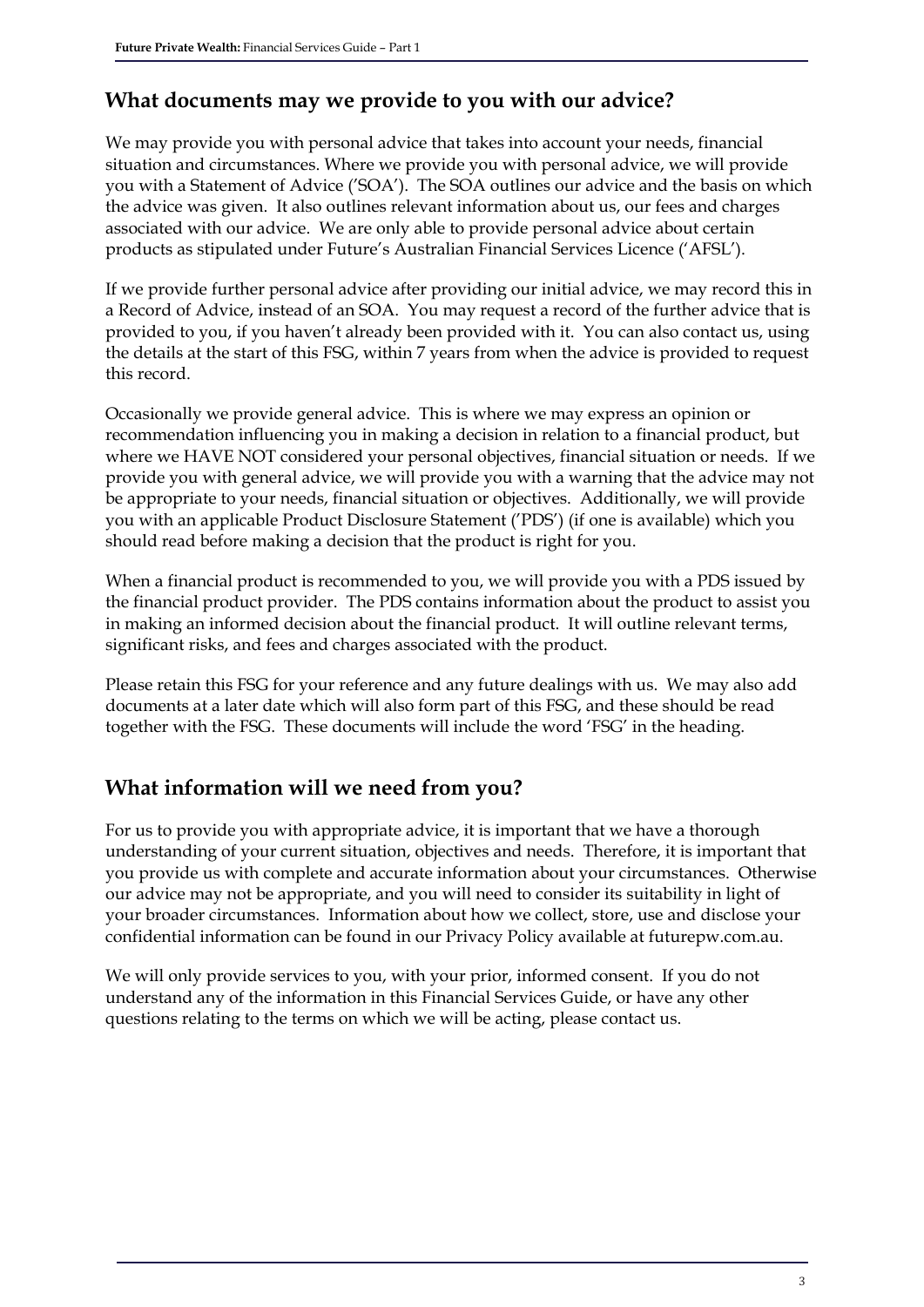# **What fees and commissions are payable to us?**

We will discuss and agree our fee structure with you before we provide you with services.

Fees for providing you with our services are received by Future.

Fees charged for our services may be:

- a dollar amount; or
- an hourly rate starting at \$330 per hour; or
- a combination of the above, as agreed with you.

A description of the different fee types payable to Future for our services is shown below. Please refer to the FSG Part 2 (Adviser Profile) for a schedule of fees charged by your adviser.

#### *Fees for advice*

We may charge fees for the preparation, presentation and implementation of our advice. These fees will be based on your individual circumstances, the complexity involved in your situation, and the time it takes to prepare personal financial advice for you. We will discuss these fees with you and gain your agreement to the fees before we provide you with advice.

### *Ongoing advice fees*

We may charge a fee to provide ongoing reviews and/or for the provision of ongoing services. This fee will be agreed with you and is a set amount based on the complexity involved in your situation, the time involved in reviewing your circumstances and portfolio, and the amount of funds under our advice.

#### *Commissions*

#### **Life Insurance Products**

Initial and ongoing commissions from insurance providers may be received by Future. These commissions are paid to Future by the company that issues the product that we recommend to you, and they are included in what you pay for the product. The commissions vary and are based on the policy cost, which is the sum of the premiums you pay and may include other fees related to the product.

The initial commission is paid in the first year by the product issuer to Future. Ongoing commissions are payments paid by product issuers to Future in the years after the first year.

If you initiate an increase to your cover, Future may receive an initial commission and ongoing commissions on the increase to your policy cost. The ongoing commission on a client-initiated increase is only paid in respect of the period that starts from the first anniversary of the increase.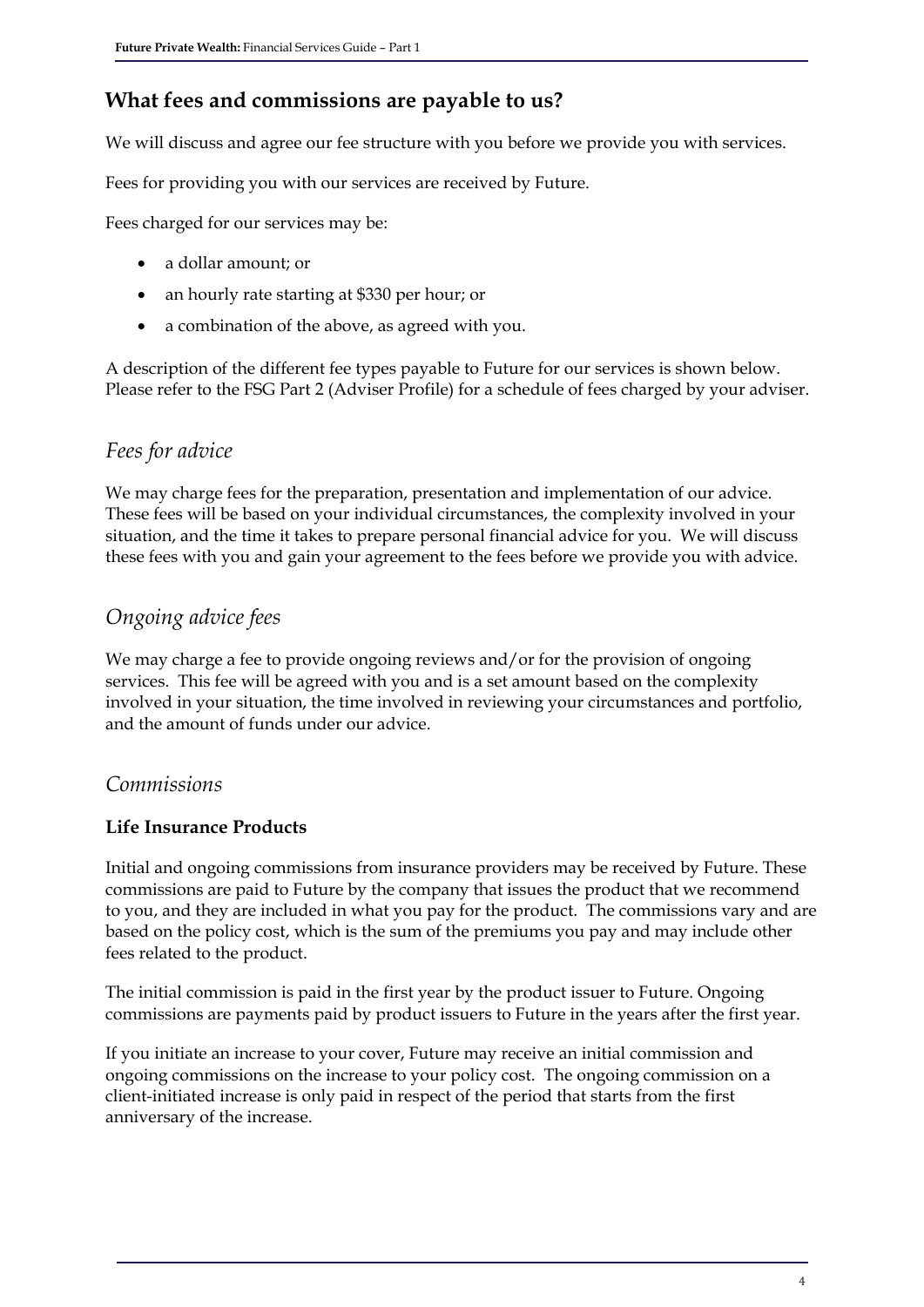#### **Example**

We recommend an insurance product to you and it is applied for and issued on 1 January 2021. The annual policy cost is \$1,000. Future may receive up to \$660 (66% inc. GST) as an initial commission. Assuming the policy cost stays the same each year, Future may receive up \$220 (22% inc. GST) each year as an ongoing commission.

You'll find details of how your insurance policy cost is calculated in the relevant PDS that we provide you. Where personal advice is provided to you, you'll also find details of the commission that Future and we are entitled to receive, if you decide to purchase a life insurance product, in your SOA or ROA.

#### **How are we and third parties remunerated?**

All fees for services paid by you and/or commission paid by product and service providers are paid to Future. Future then distributes the fees received to its advisers after any applicable fees and other expenses are deducted. Future may share part of this amount with your Adviser.

Your Statement of Advice, Statement of Transaction or Record of Advice will provide further details of amounts paid to Future and your Adviser.

We may provide you with a referral to other professionals. This may include, but is not limited to, accountants, mortgage brokers and legal practitioners. You may also have been referred to us by another professional.

We will not receive any referral payments for referrals we make. We may make referral payments for referrals we receive and will disclose any such amounts and further details in your Statement of Advice, Statement of Transaction or Record of Advice including amounts paid by Future and your Adviser.

You may request more details about the way these people or entities are remunerated within a reasonable time after receiving this document and before any financial services are given to you. If remuneration or other benefits are calculable at the time personal advice is given, it will be disclosed at the time that personal advice is given, or as soon as practicable afterwards. If remuneration is not calculable at that time, a statement of how the remuneration is calculated will be given to you at the time the advice is given, or as soon as practicable afterwards.

By using or continuing to use our services, you agree that:

- 1. All fees and charges received by us as described in this FSG and the FSG Part 2 (Adviser Profile) (other than third party fees and charges) are a payment made to us by you, in exchange for the services provided by us.
- 2. We do not charge asset-based fees where you are investing using borrowed money.
- 3. You understand, consent to, authorise and direct us to charge you in this way.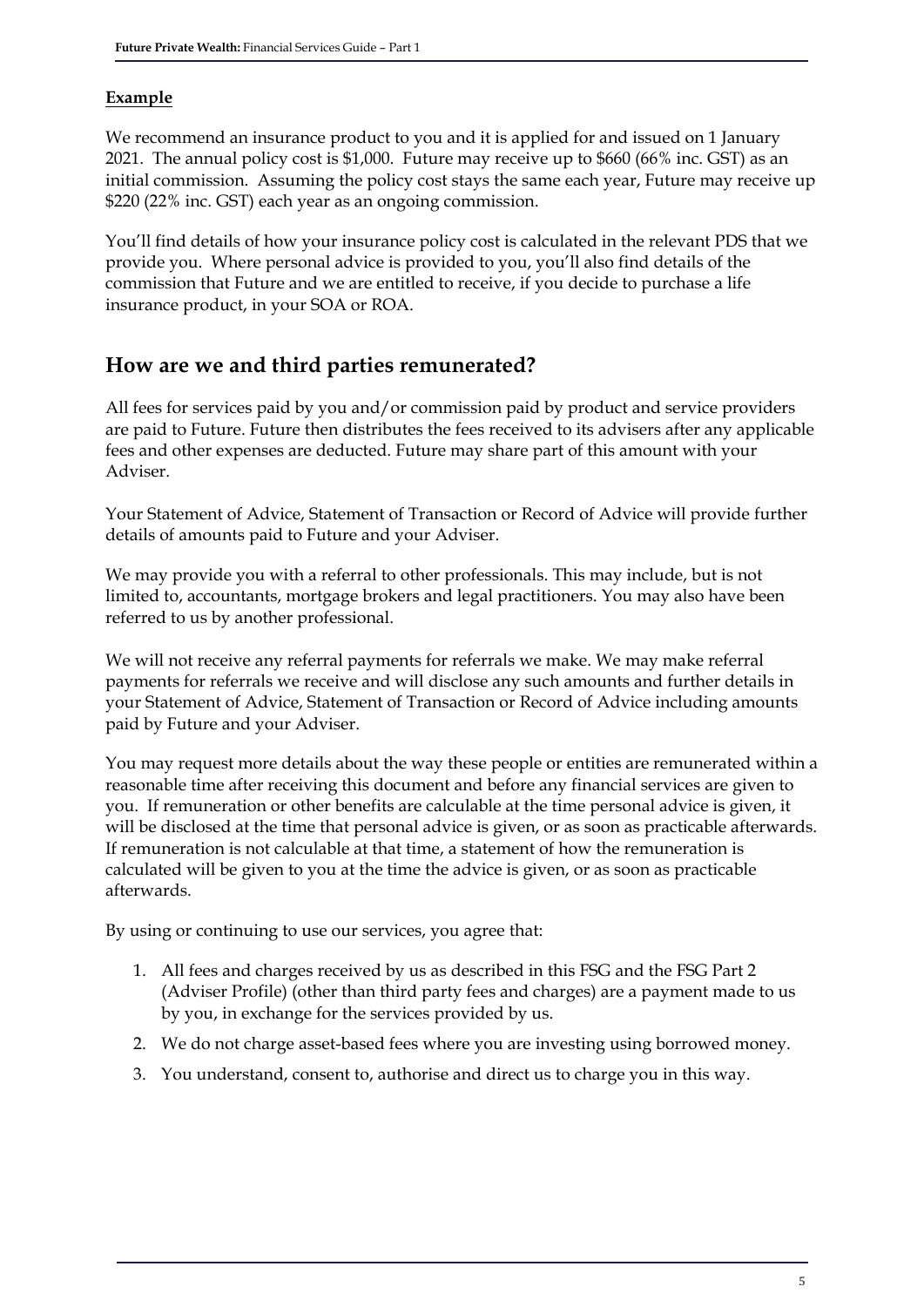#### **What arrangements may influence our advice to you?**

Future has an Approved Product List which includes superannuation and investment products, Australian and International fund managers and insurance providers. Future periodically reviews these products to ensure they remain competitive and appropriate to address client needs and objectives. Generally, we recommend products that are on the Approved Products List, however, if appropriate for your needs we may recommend other products, subject to Future's approval process. A copy of the Approved Products List can be supplied upon request.

From time to time we may accept alternative forms of remuneration from product providers or other parties, such as hospitality or support connected with our professional development (e.g. training or sponsorship to attend conferences). We maintain a register detailing any benefit we receive which is valued at between \$50 and \$300, and other benefits that relate to information technology, software or support provided by a product issuer, or that relate to educational and training purposes. A copy of the register is available on request for a small charge.

#### **What should you do if you have a complaint?**

If you have a complaint, you can contact your adviser directly and discuss your complaint.

Otherwise you may contact the Complaints Manager of Future using any of the contact details at the start of this FSG. We will review your concerns and provide a full written response within 30 days of receipt of your complaint, unless the matter is complex or circumstances beyond our control delay the management of your complaint. If this occurs, we will notify you within 30 days of the reason for the delay and provide you the option to escalate the matter to the Australian Financial Complaints Authority (**AFCA**) if you are dissatisfied.

If you disagree with our final response to your complaint, you may also escalate your concerns to AFCA, at no cost to you. AFCA provides a fair and independent financial services complaint resolution service that is free to consumers.

| Website: | www.afca.org.au                                          |
|----------|----------------------------------------------------------|
| Email:   | info@afca.org.au                                         |
|          | Telephone: 1800 931 678 (free call)                      |
|          | In writing to: Australian Financial Complaints Authority |
|          | GPO Box 3, Melbourne VIC 3001                            |

#### **Compensation arrangements**

We have arrangements in place to maintain adequate professional indemnity insurance as required by s912B of the Act. This insurance provides cover for claims made against us and our representatives, including claims in relation to the conduct of representatives who no longer work for us but who did so at the time of the relevant conduct.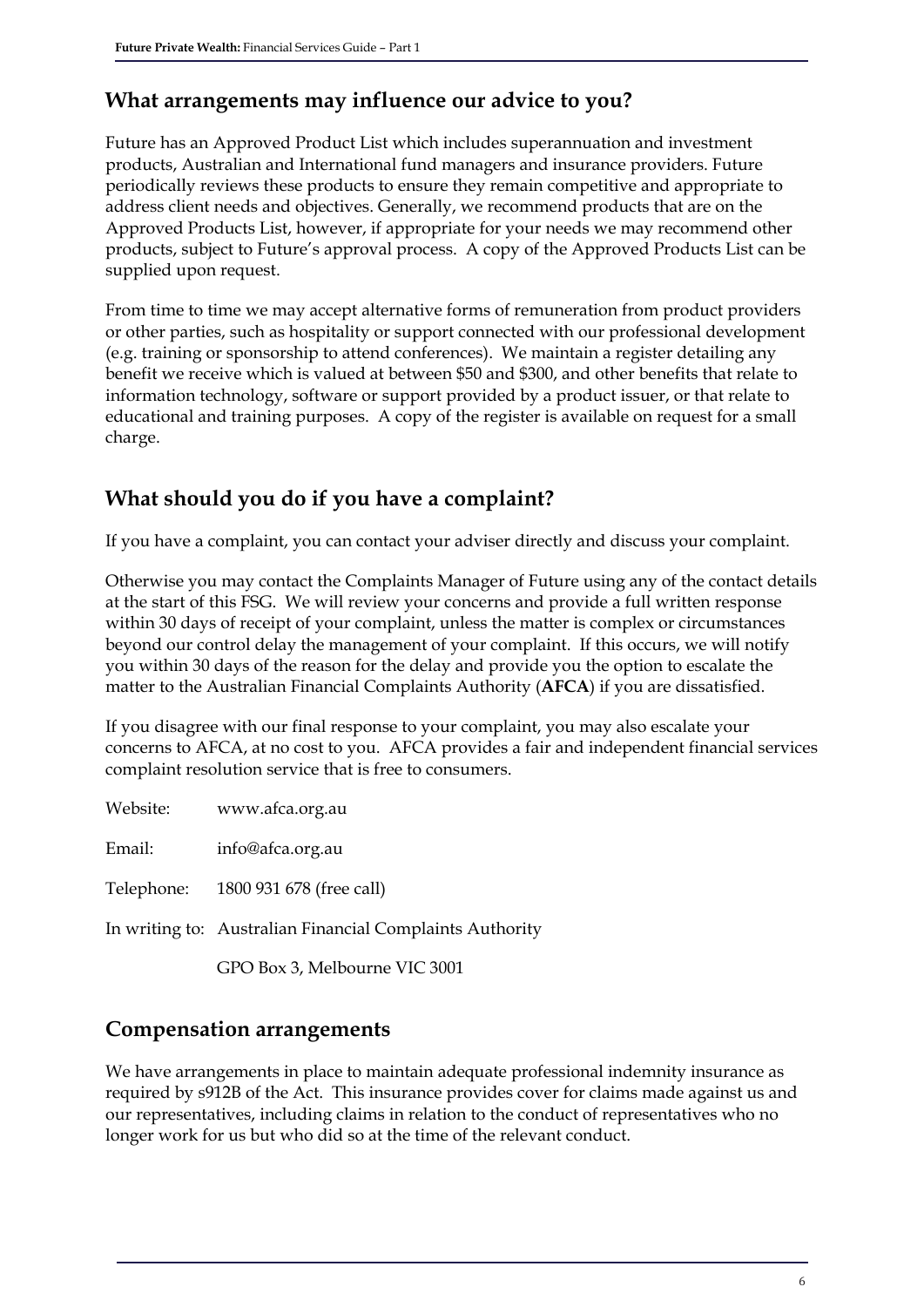

Together.

# Building Your Future.

**Capital Wealth Management Financial Services Guide**  $(FSG)$ 

#### **Capital Wealth Management Pty Ltd**

**Version 1.0. Prepared on 1 July 2021** Issued by: Future Private Wealth Ltd (Future) ABN 42 644 103 417

#### **Effective 1st July 2021**

AFSL 527243

Future Private Wealth Contact Address: Level 1, 6 Riddell Parade, Elsternwick VIC 3185 Phone: 0408 702 056 and 0460 599 202 Future Private Wealth Registered Office: Level 1, 6 Riddell Parade, Elsternwick VIC 3185

**Capital Wealth Management Pty Ltd** Contact Details: Phone: 0460 599 202 Email: joel@capitalwealthmanagement.com.au Address: Level 1, 6 Riddell Parade, Elsternwick VIC 3185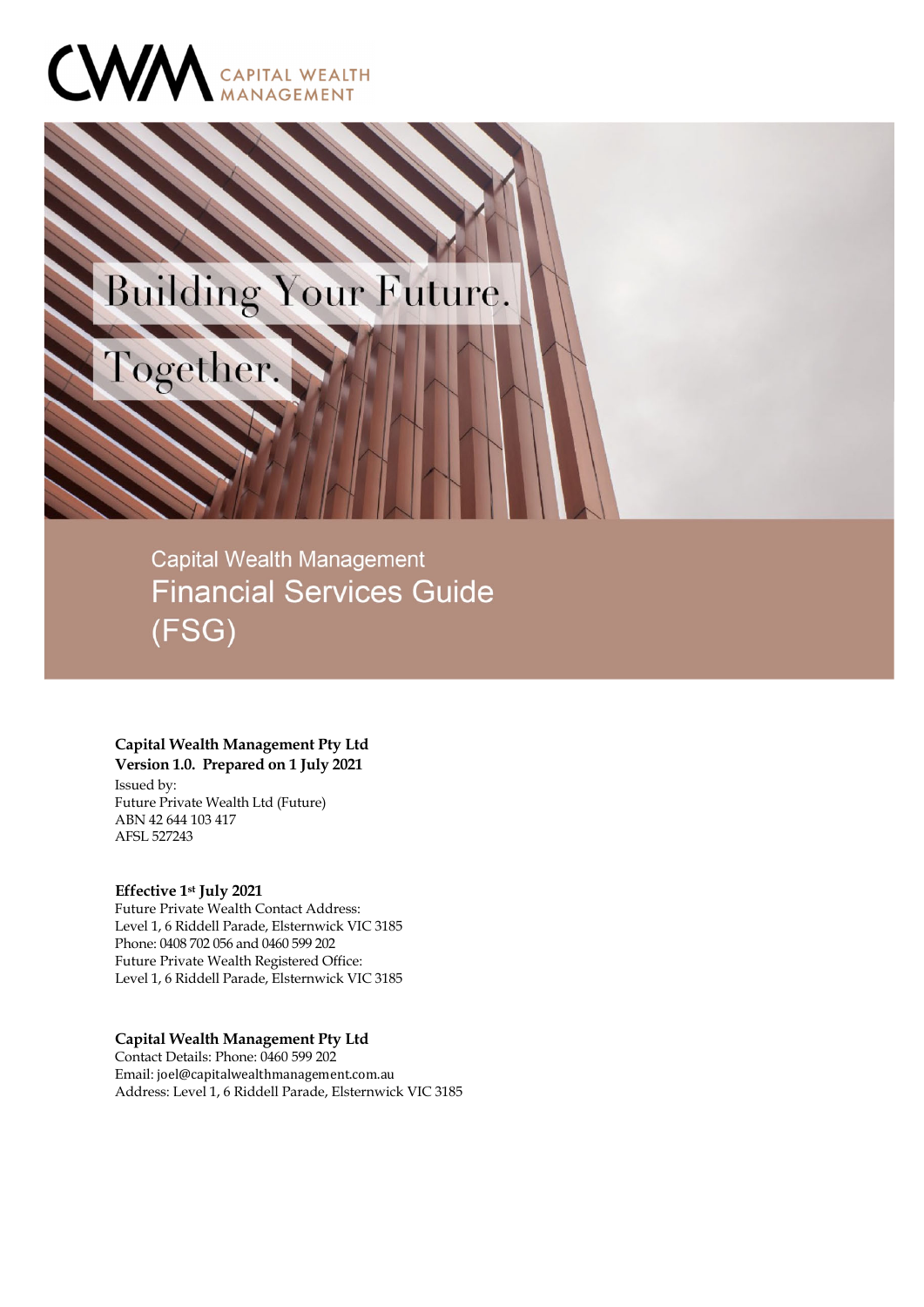This document is the Adviser Profile of the Financial Services Guide (FSG) dated 1st July 2021 and should be read together with the FSG (Part 1).

Capital Wealth Management Pty Ltd is authorised to provide the financial services described in the FSG by:

| Licensee name: | Future Private Wealth Pty Ltd (Future)          |
|----------------|-------------------------------------------------|
| AFSL number:   | 527243                                          |
| Address:       | Level 1, 6 Riddell Parade, Elsternwick VIC 3185 |
| Website:       | www.futurepw.com.au                             |
| Phone:         | 0460 599 202 and 0408 702 056                   |
| Email:         | admin@futurepw.com.au                           |

#### **Who is your Financial Adviser?**

Your Financial Adviser is Joel Lewis.

In this document, the terms, 'I', 'me', 'us', 'we' and 'our' refers to Capital Wealth Management Pty Ltd. The term 'licensee' refers to Future.

My Authorised Representative number is 1003850.

You can provide instructions to me by:

**Phone:** 0460 599 202

**Email:** joel@capitalwealthmanagement.com.au

#### **What Experience, Qualifications and Professional Memberships does your Financial Adviser have?**

I have been a Financial Adviser since 2013 and specialise in working with a broad range of clients and strategies. I am passionate about helping my clients achieve their goals and get great satisfaction from doing so.

My qualifications include:

- Certified Financial Planner ®
- Bachelor of Commerce (Financial Planning and Management)
- FPA Aged Care Specialist
- Accredited Listed Product Adviser

I am a member of the Financial Planning Association of Australia and the Tax Practitioners Board.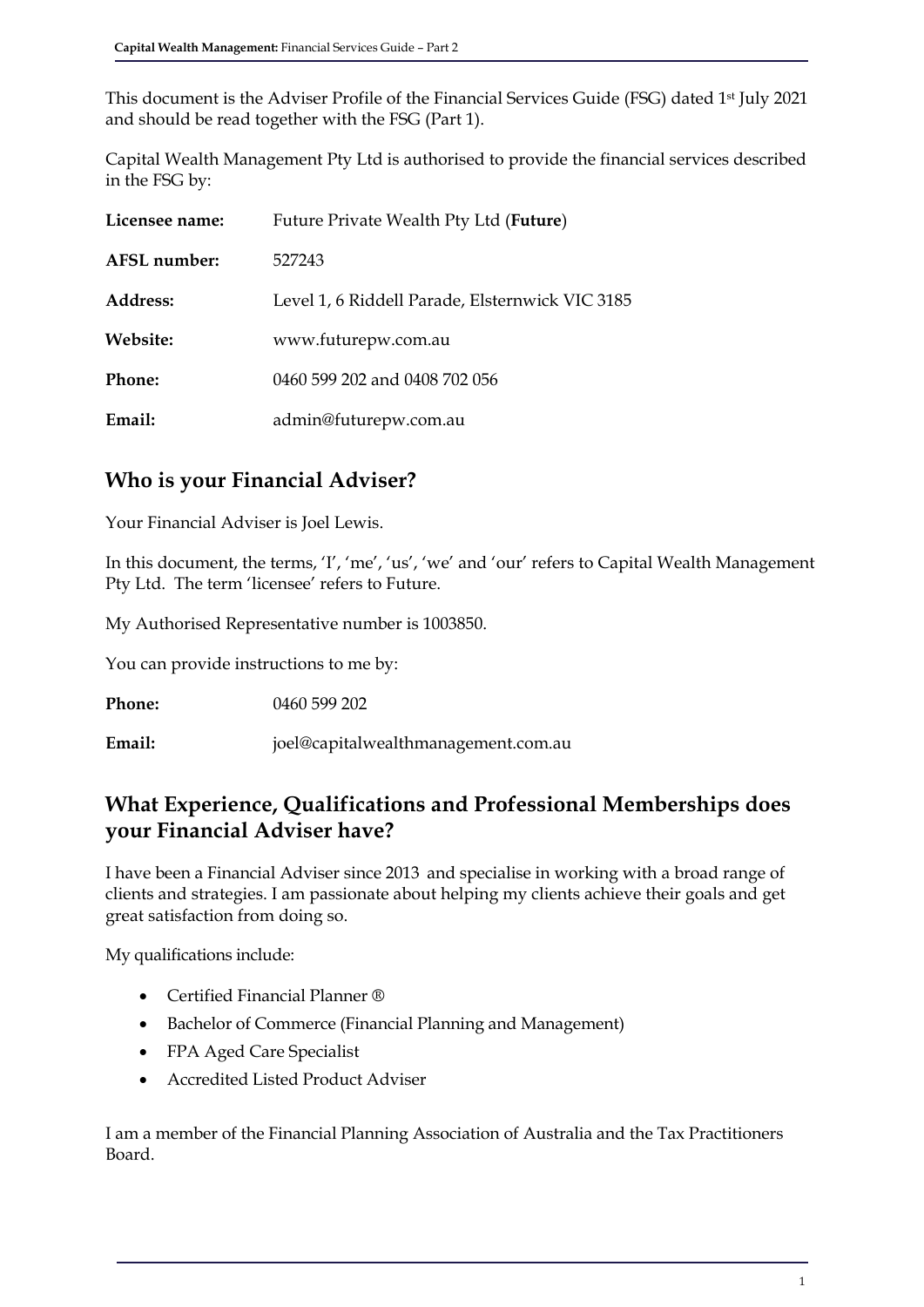### **Does your Financial Adviser have any associations or relationships?**

I have an association with Capital Wealth Management Pty Ltd, Future and Lewis Wealth Pty Ltd as a director and shareholder, and I am a beneficiary under the Lewis Family Trust. Fees and commissions are paid to Future for distribution to me.

#### **What areas is your Financial Adviser authorised to provide advice on?**

I am authorised by Future to provide financial services, including advice or services in the following areas:

*The below table summarises the areas in which your Adviser is authorised to provide financial product advice to you.*

| Authorisation                                                                   | <b>Joel Lewis</b> |
|---------------------------------------------------------------------------------|-------------------|
| Deposit and payment products                                                    |                   |
| Debentures, stocks or bonds issued or proposed to be<br>issued by a government  |                   |
| Life Investment or life risk products                                           | $\checkmark$      |
| Interests in managed schemes, including investor<br>directed portfolio services | $\checkmark$      |
| Retirement savings accounts                                                     | ັ                 |
| Securities                                                                      | ັ                 |
| Superannuation                                                                  |                   |

*Capital Wealth Management Pty Ltd is registered with the Tax Practitioners' Board as a Tax (Financial) Adviser. This means that all Advisers of Capital Wealth Management Pty Ltd can provide tax advice in regard to the strategies and financial products that they recommend to you.* 

| <b>Services Offered</b>                                                           | <b>Joel Lewis</b> |
|-----------------------------------------------------------------------------------|-------------------|
| Investment Strategies including gearing and savings<br>plans                      |                   |
| Budget and cash flow planning                                                     | ✓                 |
| Debt Management                                                                   |                   |
| Superannuation advice, including salary sacrifice and<br>consolidation strategies |                   |
| Self-Managed Super Fund                                                           |                   |
| Personal insurance strategies                                                     |                   |
| Centrelink / DVA advice                                                           |                   |
| Retirement planning advice                                                        |                   |
| Estate planning advice                                                            |                   |
| Aged Care advice                                                                  |                   |
| Advice on ownership and structures eg Discretionary<br>and family trusts          |                   |
| <b>Portfolio Review Services</b>                                                  |                   |
| Ongoing advisory services                                                         |                   |

#### *The table below summarises the services your Adviser can provide to you:*